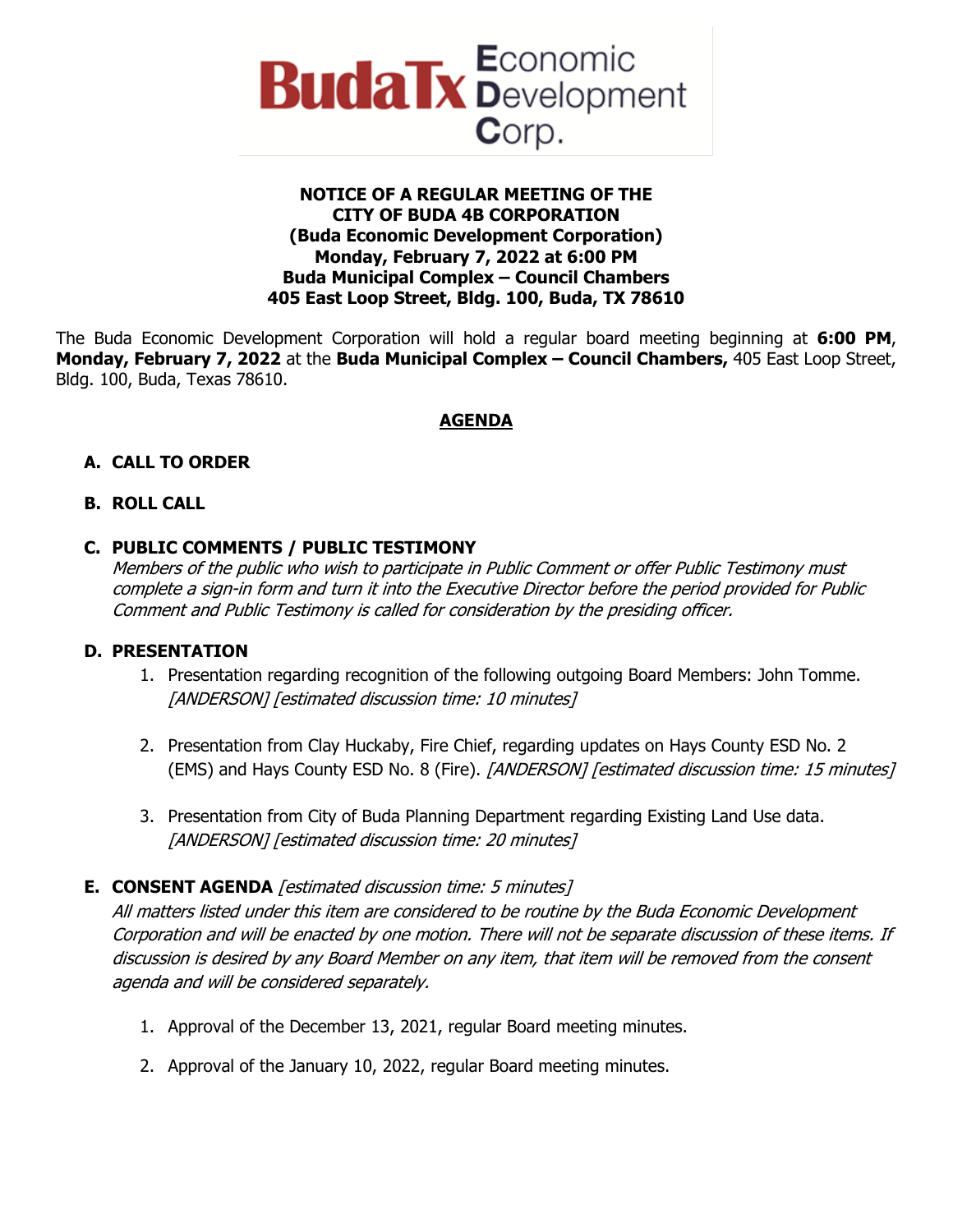## **F. GENERAL AGENDA ITEMS**

- 1. Discussion and possible action regarding FY20-21 January through September and year-end EDC financials. [ANDERSON / WARGO] [estimated discussion time: 25 minutes]
- 2. Discussion and possible action regarding FY21-22 October through December EDC financials. [ANDERSON / WARGO] [estimated discussion time: 25 minutes]
- 3. Discussion and possible action regarding the addition of Buda EDC signatories to EDC accounts. [ANDERSON] [estimated discussion time: 10 minutes]
- 4. Discussion and possible action regarding the replacement of prior Treasurer LaVonia Horne-Williams on the Finance Committee with new Treasurer Amy Martin. [ANDERSON] [estimated discussion time: 5 minutes]
- 5. Discussion and possible action regarding the appointment of a Board Member to the ad-hoc Buda Bond Oversight Committee. [ANDERSON] [estimated discussion time: 10 minutes]
- 6. Discussion and possible action regarding the hiring of a professional services firm to conduct land use mapping. [ANDERSON] [estimated discussion time: 15 minutes]

## **G. EXECUTIVE SESSION**

The Buda Economic Development Corporation Board of Directors will recess its open meeting and adjourn into executive session pursuant to the Texas Government Code, Chapter 551, to deliberate the following:

**§ 551.071** – Consultation with Attorney – (1) legal advice regarding Executive Director; (2) legal advice regarding business development grant for Zoi Meridian, LLC ; (3) legal advice regarding Project Land; (4) legal advice regarding proposals for land use mapping; (5) legal advice on the potential expansion of the EDC's BRE Program. [estimated discussion time: 45 minutes]

**§ 551.087 –** Economic Development Negotiations – to discuss or deliberate commercial or financial information that the governmental body has received from a business prospect that the governmental body seeks to have locate, stay, or expand in or near the territory of the governmental body and with which the governmental body is conducting economic development negotiations for the following projects: (1) Zoi Meridian; (2) Project Yellowstone. [estimated discussion time: 30 minutes]

**§ 551.074** – Deliberation on personnel matters including the appointment, employment, evaluation, reassignment, duties, discipline, or dismissal of a public officer or employee: (1) Executive Director. [estimated discussion time: 30 minutes]

## **RECONVENE INTO OPEN SESSION**

The Buda Economic Development Corporation Board of Directors will reconvene into open session to discuss, consider, and/or take any action necessary related to any of the items noticed for discussion during executive session including but not limited to the following:

1. Discussion and possible action to approve a Buda Business Development Grant for Zoi Meridian, LLC and approval of a performance agreement. [ANDERSON] [estimated discussion time: 5 minutes]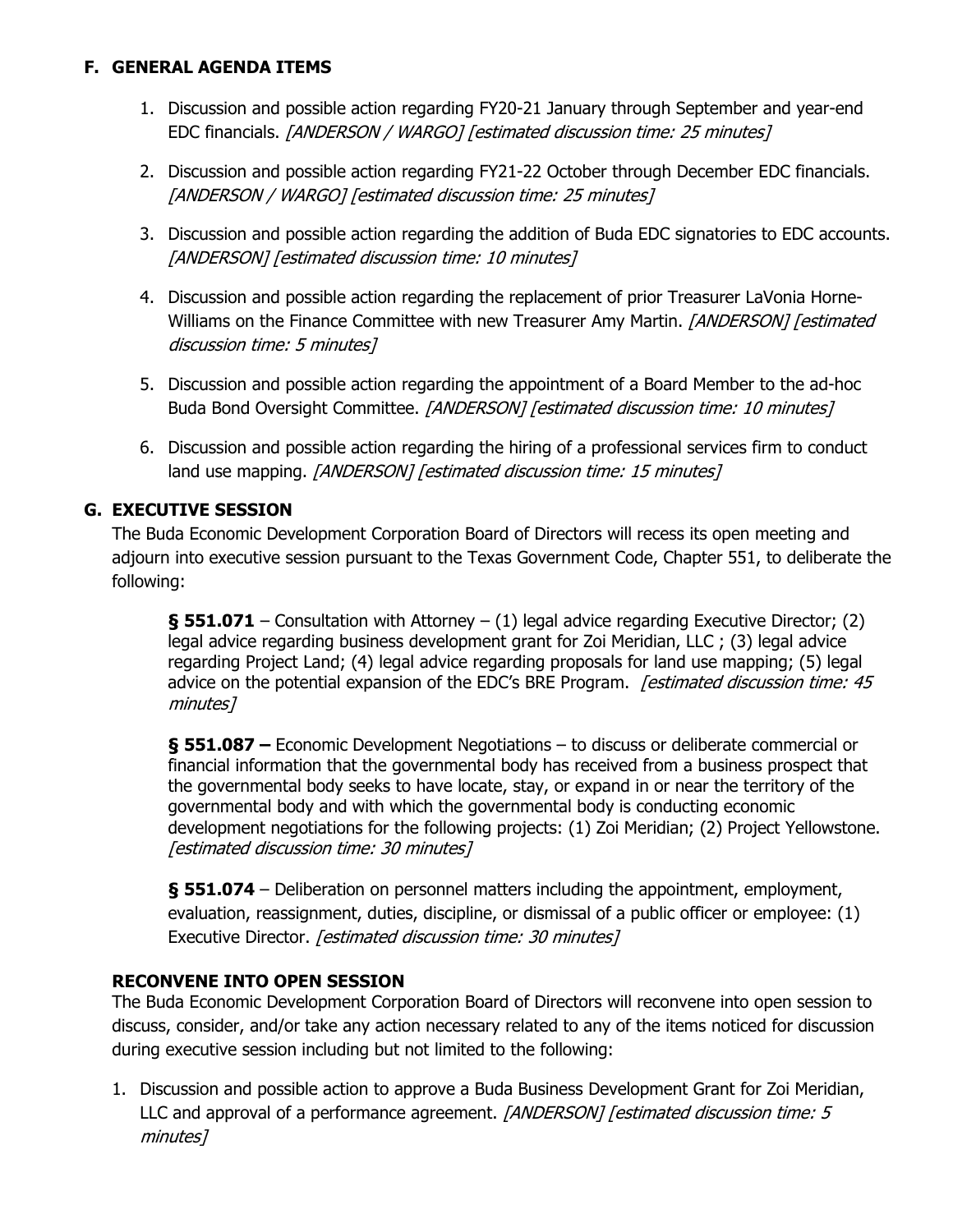2. Discussion and possible action regarding a budget amendment to allocate additional funds in an amount not to exceed \$8,500.00 (Eighty-five hundred dollars) for professional development of EDC staff. [ANDERSON] [estimated discussion time: 5 minutes]

## **H. UPDATES** [estimated discussion time: 10 minutes]

- 1. Buda EDC Staff Report ANDERSON/MUMLEY
	- 1. Project/EDC Activities
		- Survey of downtown land
		- Marketing RFP
	- 2. Updates:
		- Incentive Policy joint workshop with Council February 15
		- BEDC Strategic Planning Session Dates TBD
		- Next Meeting March 7
		- WWII Museum Signage
	- 3. BRE Activities
		- Small Business Roundtable Series Updates
		- BRE Business Updates/Post Mortem Updates
	- 4. Buda Chamber Activities
		- Robert Rules of Order Training re-cap
		- Chamber Gala Date TBD

## 2. Buda EDC Board Report - BOARD

- 1. Mobile Food Truck Ad Hoc Committee (Davidson)
- 2. Finance Committee (Martin, Otto, Storm)
- 3. Buda EDC Incentive Review Committee (Urban, Ture, Storm)
- 4. Buda EDC Personnel Committee (Storm, Urban, Martin)
- 5. Events Committee (Martin, Otto, Urban)
- 6. Small Business Task Force (Storm)
- 7. Greater San Marcos Partnership Board (Storm)
- 8. City/BEDC Incentive Task Force (Storm)
- 9. Land Committee (Storm, Davidson, Urban)
- 3. City Activities
	- 1. Capital Improvement Projects, Road Projects, Finance, Grants, Tourism, Events, Parks & Recreation, Legislative, Library, Development Projects.

## **I. FUTURE AGENDA ITEMS**

Potential Weiner Dog Races Marketing Assistance

# **J. ADJOURNMENT**

Attendance by Other Elected or Appointed Officials:<br>It is anticipated that members of other governmental bodies, and/or city boards, commissions and/or committees may attend the meeting in numbers that may constitute a quorum of the body, board, commission and/or committee. Notice is hereby given that the meeting, to the extent required by law, is also noticed as a possible meeting of the other body, board, commission and/or committee, whose members may be in attendance, if such numbers constitute a quorum. The members of the boards, commissions and/or committees may be permitted to participate in discussions on the same items listed on the agenda, which occur at the meeting, but no action will be taken by such in attendance unless such item and action is specifically provided for on an agenda for that body, board, commission, or committee subject to the Texas Open Meetings Act.